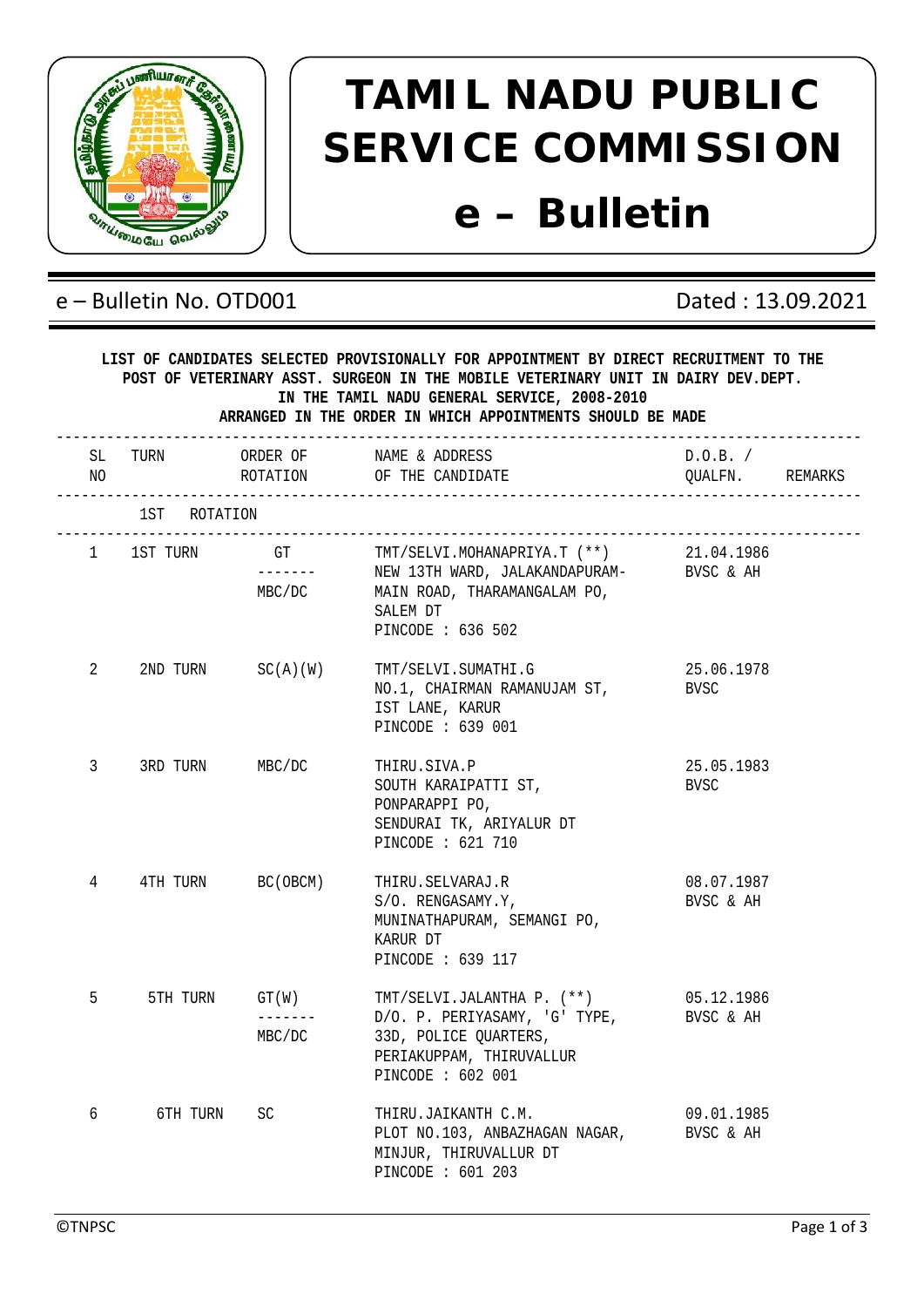| 7                                                                                                                                                                                                                                                 | 7TH TURN MBC/DC(W)           | TMT/SELVI.KALAIVANI S.<br>3/306A, VADAMALAMPATTI,<br>POCHAMPALLI PO,<br>KRISHNAGIRI DT<br>PINCODE : 635 206                                                                                                                    | 17.05.1986<br>BVSC & AH                                                                         |
|---------------------------------------------------------------------------------------------------------------------------------------------------------------------------------------------------------------------------------------------------|------------------------------|--------------------------------------------------------------------------------------------------------------------------------------------------------------------------------------------------------------------------------|-------------------------------------------------------------------------------------------------|
|                                                                                                                                                                                                                                                   |                              | (**) MOST BACKWARD CLASS/DENOTIFIED COMMUNITY CANDIDATE SELECTED AGAINST GENERAL TURN                                                                                                                                          |                                                                                                 |
|                                                                                                                                                                                                                                                   | RELATING TO THIS RECRUITMENT | NOTE: THE SELECTION OF THE ABOVE CANDIDATES IS PROVISIONAL SUBJECT TO THE RESULT OF<br>THE WRIT PETITIONS PENDING ON THE FILES OF HIGH COURT, CHENNAI / MADURAI                                                                |                                                                                                 |
| COMMISSION<br>CHENNAI- 600 003.                                                                                                                                                                                                                   | TAMIL NADU PUBLIC SERVICE    |                                                                                                                                                                                                                                | Sd/- SECRETARY<br>DATED:06.03.2012                                                              |
|                                                                                                                                                                                                                                                   |                              | THE POST OF VETERINARY ASST. SURGEON IN THE MOBILE VETERINARY UNIT IN DAIRY DEV.DEPT.<br>IN THE TAMIL NADU GENERAL SERVICE, 2008-2010<br>ARRANGED IN THE ORDER IN WHICH APPOINTMENTS SHOULD BE MADE<br>_______________________ | SUPPLEMENTAL LIST OF CANDIDATES SELECTED PROVISIONALLY FOR APPOINTMENT BY DIRECT RECRUITMENT TO |
| SL and the state of the state of the state of the state of the state of the state of the state of the state of the state of the state of the state of the state of the state of the state of the state of the state of the sta<br>NO <sub>n</sub> |                              | ORDER OF           NAME & ADDRESS<br>ROTATION OF THE CANDIDATE                                                                                                                                                                 | $D.O.B.$ /<br>QUALFN. REMARKS                                                                   |
|                                                                                                                                                                                                                                                   | 1ST ROTATION                 |                                                                                                                                                                                                                                |                                                                                                 |
|                                                                                                                                                                                                                                                   | _______                      | --------------------------------<br>7A1 GT (G) THIRU. SRIRAM.S.K (@) 20.12.1985<br>4, MUDISATHAMMAN KOIL STREET, BVSC & AH                                                                                                     |                                                                                                 |
|                                                                                                                                                                                                                                                   | BC (OBCM)                    | NEW MGR NAGAR,<br>SENEERKUPPAM, CHENNAI.<br>PINCODE : 600 056                                                                                                                                                                  |                                                                                                 |
| 7A2                                                                                                                                                                                                                                               | $SC(A)$ $(W)$                | THIRU. GOWRI SANKAR.G (*) 27.05.1987<br>S/O.S.P.GANESAN, SEMBAMPALAYAM, BVSC & AH<br>GANDHI ASHRAMAM PO,<br>THIRUCHENGODE TK, NAMAKKAL DT.<br>PINCODE : 637 201.                                                               |                                                                                                 |
| 7A3                                                                                                                                                                                                                                               | MBC/DC(W)                    | TMT/SELVI. VASANTHA.M<br>#6,JLJ BUILDINGS, KAILASA<br>PURAM NORTH STREET, TIRUNELVELI<br>JUNCTION, TIRUNELVELI.<br>PINCODE : 627 001.                                                                                          | 27.01.1985<br>BVSC & AH                                                                         |
|                                                                                                                                                                                                                                                   |                              | (@) BACKWARD CLASS CANDIDATE SELECTED AGAINST GENERAL TURN<br>(*) MALE CANDIDATE SELECTED AGAINST SC(A)(W) TURN DUE TO PAUCITY OF WOMEN CANDIDATE                                                                              | -----------------------------                                                                   |
|                                                                                                                                                                                                                                                   | RELATING TO THIS RECRUITMENT | NOTE: THE SELECTION OF THE ABOVE CANDIDATES IS PROVISIONAL SUBJECT TO THE RESULT OF<br>THE WRIT PETITIONS PENDING ON THE FILES OF HIGH COURT, CHENNAI / MADURAI                                                                |                                                                                                 |
| COMMISSION<br>CHENNAI- 600 003.                                                                                                                                                                                                                   | TAMIL NADU PUBLIC SERVICE    |                                                                                                                                                                                                                                | $Sd$ / - SECRETARY<br>DATED: 06.06.2014                                                         |